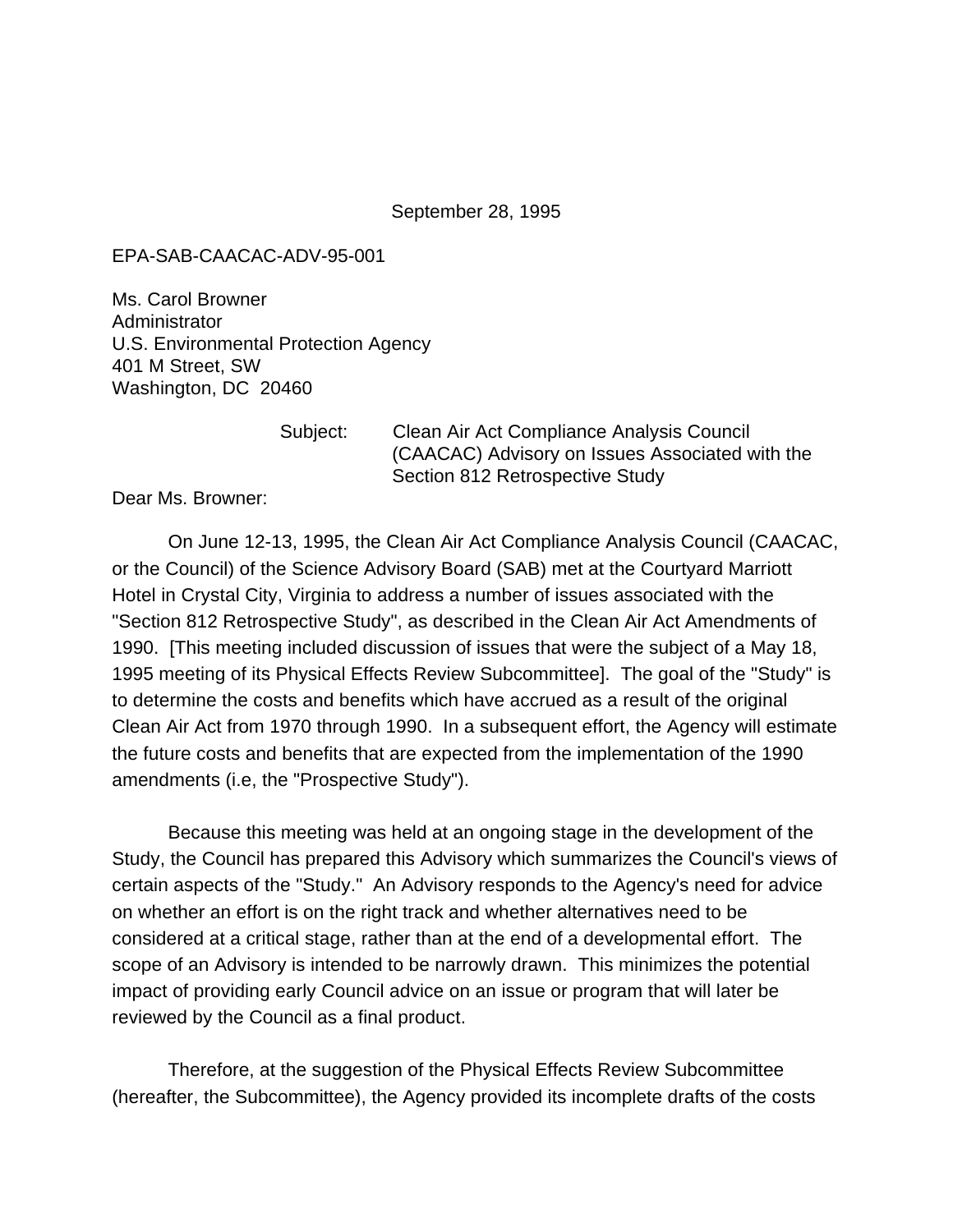and benefits of ecological and welfare effects, which were the basis for discussion at the Subcommittee meeting on May 18, 1995. Because written documents existed, the Council's activity could not be called a "consultation" per se. Because the documents were not final and no formal charge had been agreed to, the exercise was not covered by the rubric "review"; hence, we are transmitting an Advisory to you.

The Subcommittee has been reviewing the methods and results of the Agency's analyses of the costs and benefits associated with health, ecological, and welfare effects that will appear in the Retrospective Study. Under separate cover, the CAACAC is submitting the Subcommittee's review of the exposure-response relationships associated with health effects of criteria pollutants alone (EPA-SAB-CAACAC-095-022, September 1995).

During the course of the review of the health effects of criteria pollutants, the Subcommittee urged the Agency to come forward with the admittedly incomplete analysis of the costs and benefits associated with ecological and welfare effects and the health effects of air toxics. The intent was to provide in progress advice that could be utilized immediately in preparing the documents for formal review by the Council. The partial review of the health effects suggested to the Subcommittee that important issues in the ecological and welfare effects analyses likely needed to be addressed as soon as possible in order for the Agency to successfully complete its ecological and welfare assessments. The Subcommittee also noted that there may be benefits that are difficult to monetize and as a consequence, benefits may be underestimated. Additionally, the Subcommittee observed that the methodology for conducting the retrospective analysis for ecological and/or welfare effects has not been adequately developed and prepared, so that the procedure by which welfare consequences will be evaluated is unknown.

In short, the Subcommittee identified a number of issues during the public meeting that would benefit from additional consideration by the Agency. Given the early draft stage of the Agency documents, it does not seem fruitful or appropriate for us to document all of our concerns/suggestions in this advisory. In general, the discussion focused on a number of issues including the following:

a) The need to review, evaluate, and incorporate much more of the recent years' literature